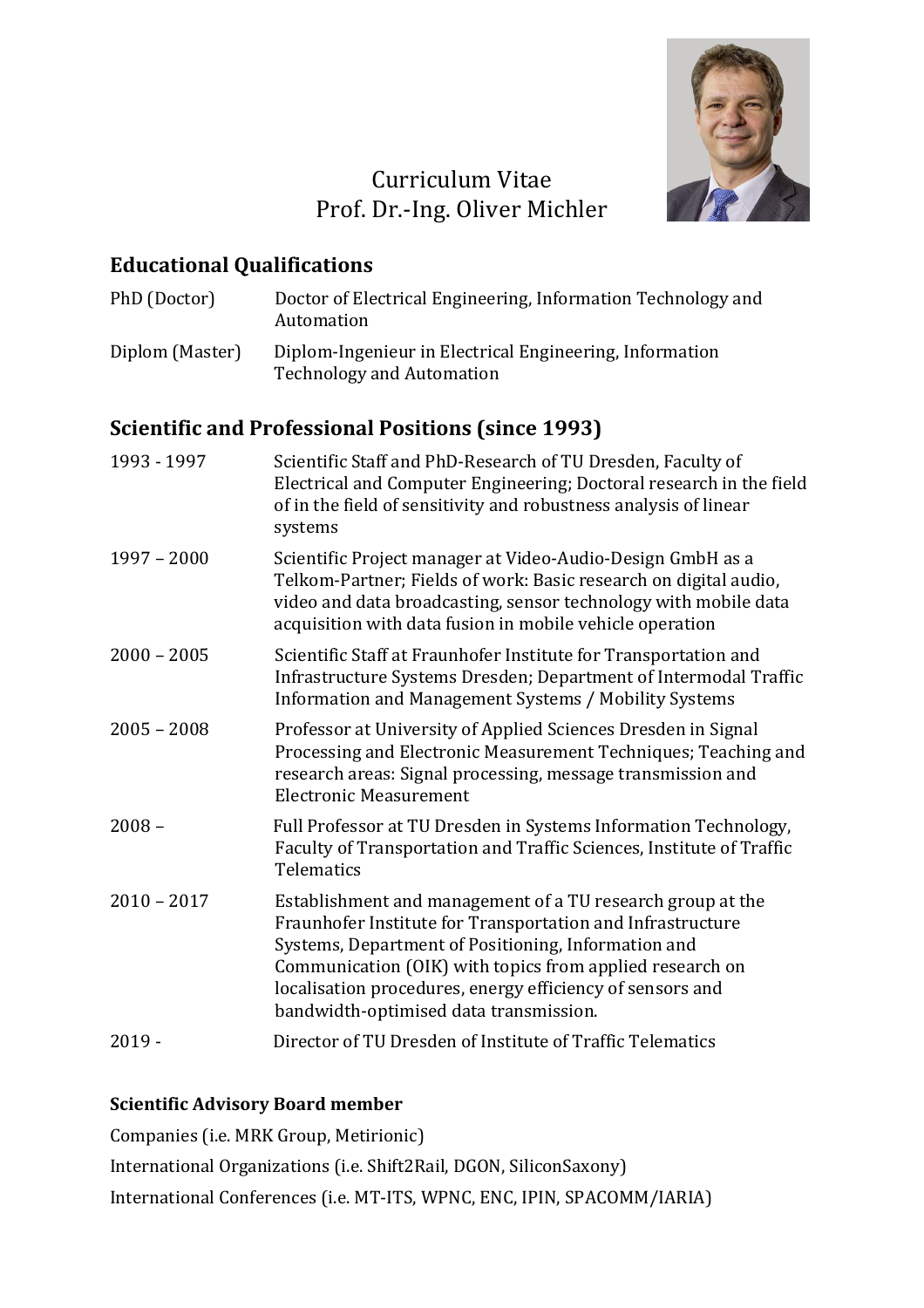#### **Contents of research - Informational Aspects of Transportation Processes**

- New Mobility Systems and Mobility Concepts for different modes of traffic using digital interconnection, especially of traffic and service information using Broadcast-, Mobile Cellular- and Adhoc-Networks
- Vehicle independent location in road-, rail-, aeronautic- and maritime environments with an accuracy within cm-range, up to wireless sensing functionalities
- Safety and Reliability of autonomous and digital connected Mobility Systems and Vehicles
- Automated Test of Communication-, Localization- and Driver Assistance Systems based on generated and highly dynamic Vehicle Environmental Signals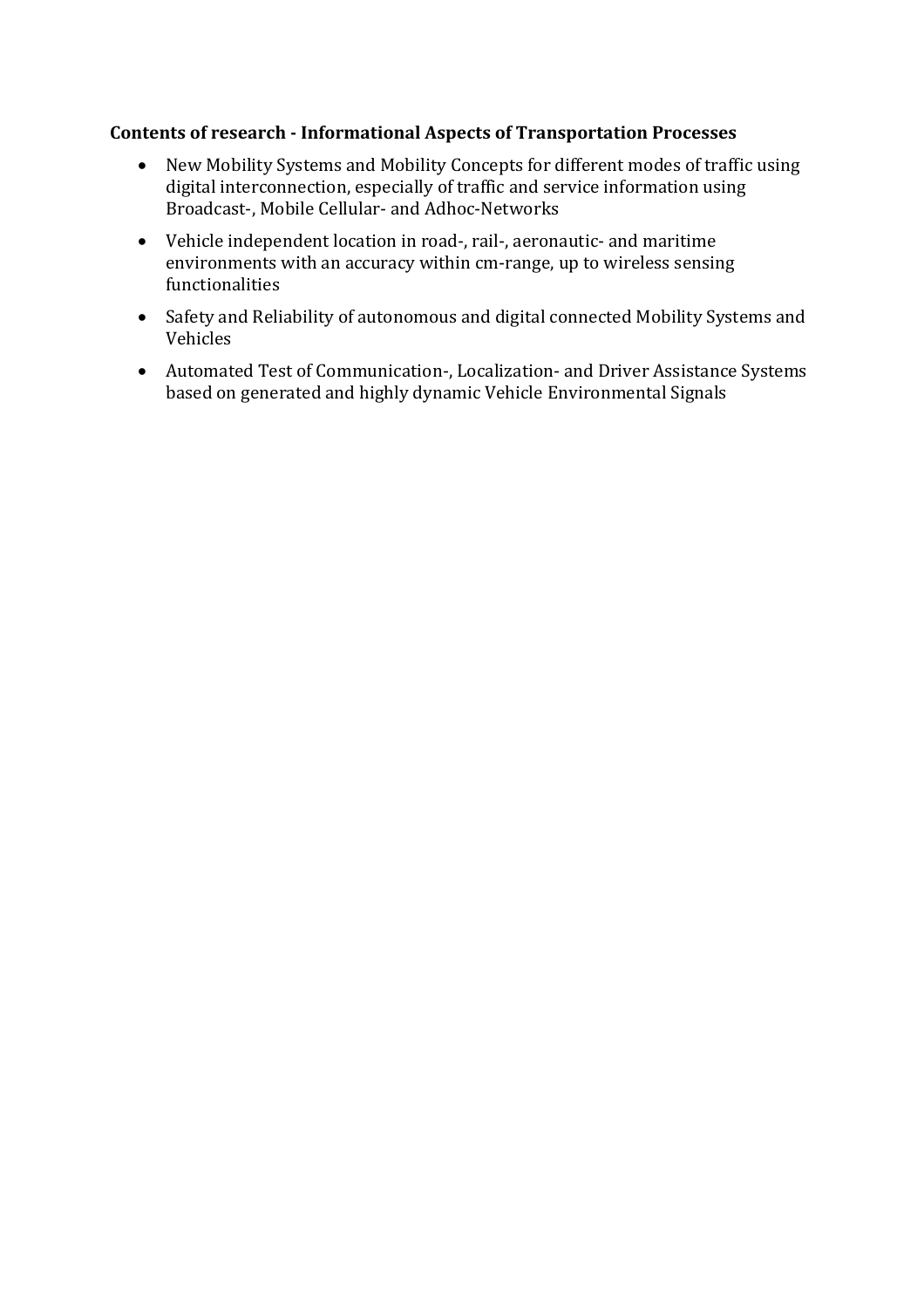## **List of publications (English, peer reviewed, selection of the last 4 years)**

### **2018**

- Ußler, H.; Hanke, U..; Michler, O; Löffler, G.: *Validierung multipler Sensorsysteme als Basis einer Telematikplattform für Intelligente Güterwagen*. 26. Verkehrswissenschaftliche Tage, Dresden, Deutschland, 2018, Konferenzband der VWT S. 641 – 656.
- Ußler, H.; Michler, O.; Löffler, G.: *Validation of multiple sensor systems based on a telematics platform for intelligent freight wagons.* Proceedings of the 21st EURO Working Group on Transportation Meeting, EWGT 2018, 17th-19th September 2018, Braunschweig, Germany; Transportation Research Procedia Volume 37, 2019, pp. 187-194.
- Schwarzbach, P.; Reichelt. B.; Michler, O.; Richter, P.; Trautmann, T.: *Cooperative Positioning for Urban Environments based on GNSS and IEEE 802.11p.*15th Workshop on Positioning, Navigation and Communications (WPNC), Bremen, Germany, 2018.

#### **2019**

- Khalaf-Allah, M.; Michler, O.: *Utilization of Nuisance Parameter to Increase Positioning Accuracy.* European Navigation Conference (ENC), Warsaw, Poland, 2019.
- Pinzel, F.; Holfeld, J.; Olunczek, A.; Balzer, P.; Michler, O.: *V2V- and V2X-Communication data within a distributed computing platform for adaptive radio channel modelling*. Proceedings of the 6th International Conference on Models and Technologies for Intelligent Transportation Systems (MT-ITS), Cracow, Poland, 2019.
- Michler, A.; Schwarzbach, P.; Michler, O.; Sommer, M.; Bachurina, D.; Trinckauf, J.: *Decentralized vehicle-mounted Safety Logic for Secondary Railway Lines based on GNSS Positioning and Integrity Monitoring.* Proceedings of the 6th International Conference on Models and Technologies for Intelligent Transportation Systems (MT-ITS), Cracow, Poland, 2019.
- Schwarzbach, P.; Michler, O.: *Simulative Validation of Snapshot Likelihood based GNSS Probability Grid Positioning for Precise Vehicle Localization*. 2019 IEEE Intelligent Transportation Systems Conference (ITSC)*,* Auckland, New Zealand, 2019, pp. 3302-3307.
- Schwarzbach, P.; Michler, A.; Tauscher, P.; Michler, O.: *An Empirical Study on V2X Enhanced Low-Cost GNSS Cooperative Positioning in Urban Environments. Sensors* 2019, *19*, 5201.

#### **2020**

• Schwarzbach, P.; Michler, A.; Michler, O.: "*Tight Integration of GNSS and WSN Ranging based on Spatial Map Data Enhancing Localization in Urban Environments*". 2020 International Conference on Localization and GNSS (ICL-GNSS)*,* Tampere, Finland, 2020, pp. 1-6.